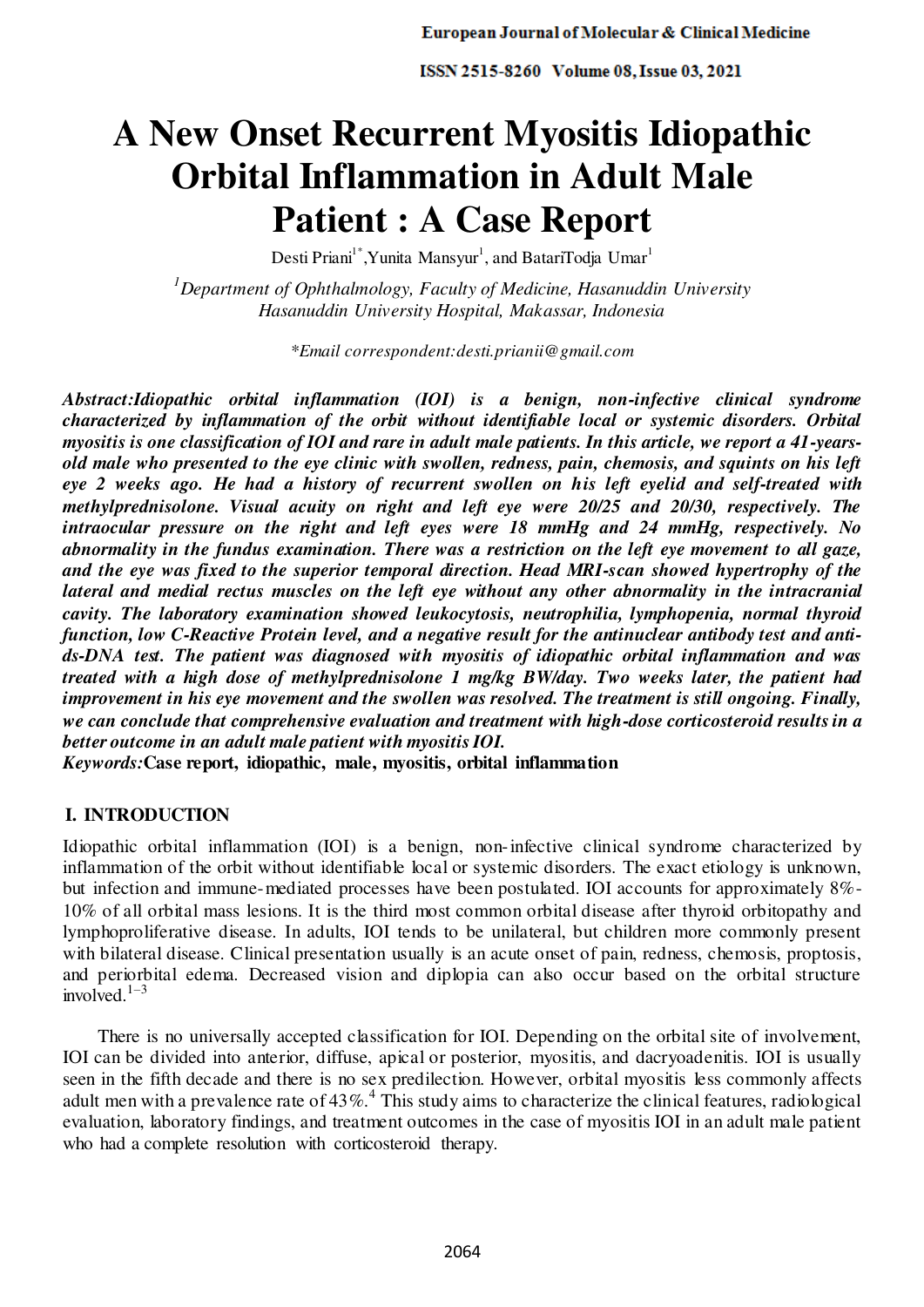## **II. CASE PRESENTATION**

A 41-year-old male presented to the eye clinic with swollen, redness, and pain in his left eye 2 weeks before. He complained of squint on his left eye without any proptosis, visual disturbance, headache, or fever. He had a history of squint, recurrent swollen, and mild ptosis on his left eyelid. Then he had been diagnosed with IOI and treated with methylprednisolone orally. But the patient self-treated with methylprednisolone 8 mg bid orally for more than 5 years in case the symptoms appear. No history of diabetes mellitus, hypertension, trauma, fever, or autoimmune disease before.

The patient was conscious with blood pressure 126/97 mmHg. Other vital signs were normal. The eyelid of the left eye was edema and tender with chemosis in the conjunctiva. Visual acuity on right and left eye were 20/25 and 20/30, respectively. The intraocular pressure on the right and left eyes were 18 mmHg and 24 mmHg, respectively. There was no abnormality in the fundus examination. There was a restriction on the eye movement of the left eye to all gaze (-3 in the lower medial quadrant, -2 in the upper medial quadrant, and -1 in the lateral quadrant) and the eye was fixed on the superior temporal direction (Figure 1). No other neurological deficit was found.



Figure 1. Anterior segment of the left eye showing edema and tenderness of the left eye.

Initially, we diagnosed the patient with orbital cellulitis, thyroid eye disease, or metastatic carcinoma. The patient was referred for Head MRI-scan without contrast, complete blood count, and thyroid function test to established the diagnosis. Head MRI-scan showed a homogenous enhancement lesion on medial and lateral rectus muscles of the left eye that indicated an inflammatory lesion on extraocular muscles. No other abnormality was found in the intracranial cavity (Figure 2). The laboratory examination showed marked leukocytosis (13.600/ µL), neutrophilia (85.7%), lymphopenia (9.6%), and normal thyroid function (TSH 0.848 uIU/ mL and total T4 level (5.36 ug/dL). Based on these results, we diagnosed the patient with orbital myositis.



**Figure 2.** Head MRI-Scan without contrast of the patient in axial view showed a homogenous enhancement lesion on medial and lateral rectus muscles of the left eye that indicated an inflammatory lesion on extraocular muscles (white arrow).

He was then suggested to have further laboratory examination to ruled out the etiology, such as the systemic inflammatory state. The results revealed a normal inflammation marker (hs CRP 1.50 ng/L) and a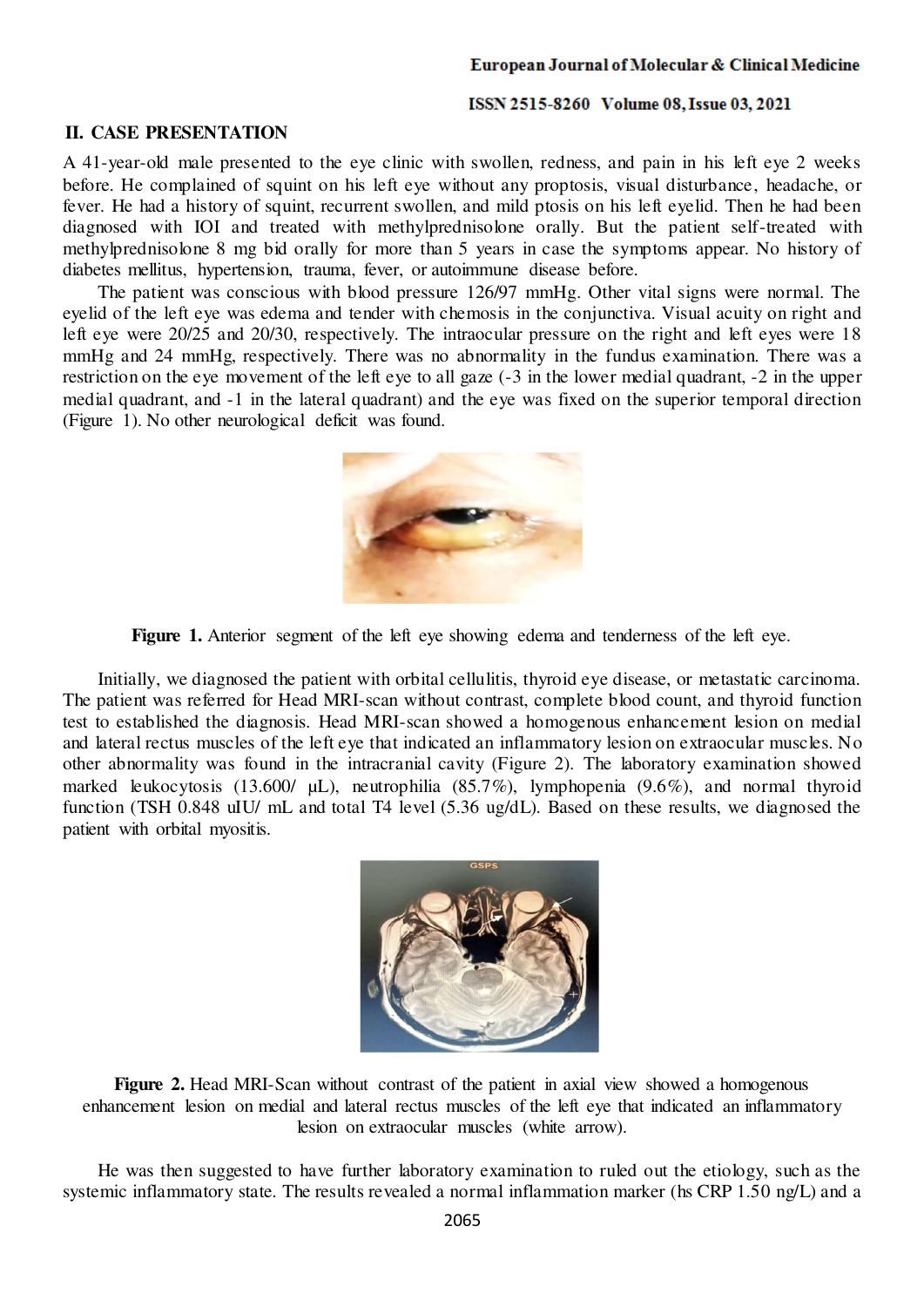negative result for systemic lupus erythematosus markers (ANA Test 0.50 AU/mL CLIA and Anti Ds DNA 0.50 IU/mL).

The patient has diagnosed with myositis idiopathic orbital inflammation and was started with oral methylprednisolone 1 mg/kg BW / day. Two weeks later, the ocular movement and swelling were partially resolved (Figure 3). The patient also was referred to the internal medicine department then treated with levofloxacin 500 mg once daily and lansoprazole 30 mg twice daily. The patient was on a maintenance dose of steroids and was kept under observation with monthly follow-up to prevent local recurrence or disease progression.



Figure 3. Anterior segment of the left eye showed improvement of the symptom.

# **III. DISCUSSION**

IOI may present in an acute, subacute, or chronic fashion. It is usually unilateral, but can also bilateral disease. IOI is usually seen in the fifth decade and there is no sex predilection. However, orbital myositis most commonly affects young adults in the third to the fourth decade of life and shows a female predilection.<sup>3,4</sup>In this case, the patient was a male with unilateral involvement and showed a less common cause. There were no clinically difference between male and female patients, despite less preceded with history of upper respiratory tract infections and more subacutely in male patients.<sup>4</sup>

IOI may present with a wide range of clinical manifestations. There is no universally accepted classification for IOI and can be conveniently divided into categories including anterior, diffuse, apical or posterior, myositis, and dacryoadenitis. Other rare IOI types include periscleritis, perineuritis, and focal mass. Different clinical manifestations and radiological examinations can help to distinguish among them.3,5

This patient presented with swollen, redness, pain, chemosis, and squint on his left eye. There was a restriction on the left eye movement to all gaze, and the eye was fixed to the superior temporal direction. Based on the literature, the anterior IOI is frequently characterized by pain, periorbital swelling, conjunctival chemosis, and limited ocular motility. The diffuse IOI is frequently presented with proptosis and similar clinical features but more severe than anterior IOI. Apical or posterior IOI is associated with poorer visual outcomes and can also present with orbital pain, restricted eye movement, minimal proptosis, and intracranial extension indicated with a unilateral headache. Myositis IOI involves single or multip le extraocular muscles and is frequently presented with unilateral orbital or periorbital pain, diplopia, ocular motility restriction, proptosis, eye swelling, and conjunctival injection. Myositis IOI most frequently involved muscle in the medial rectus followed by the superior, lateral, and inferior rectus muscles. Dacryoadenitis IOI is characterized by acute painful, firm, erythematous mass with edema in the lateral upper eyelid, and S-shaped ptosis sometimes associated with dry eye.<sup>3,6</sup> Based on clinical presentation, we suspected the patient with anterior IOI or myositis IOI. To distinguish between them, we performed a radiological examination.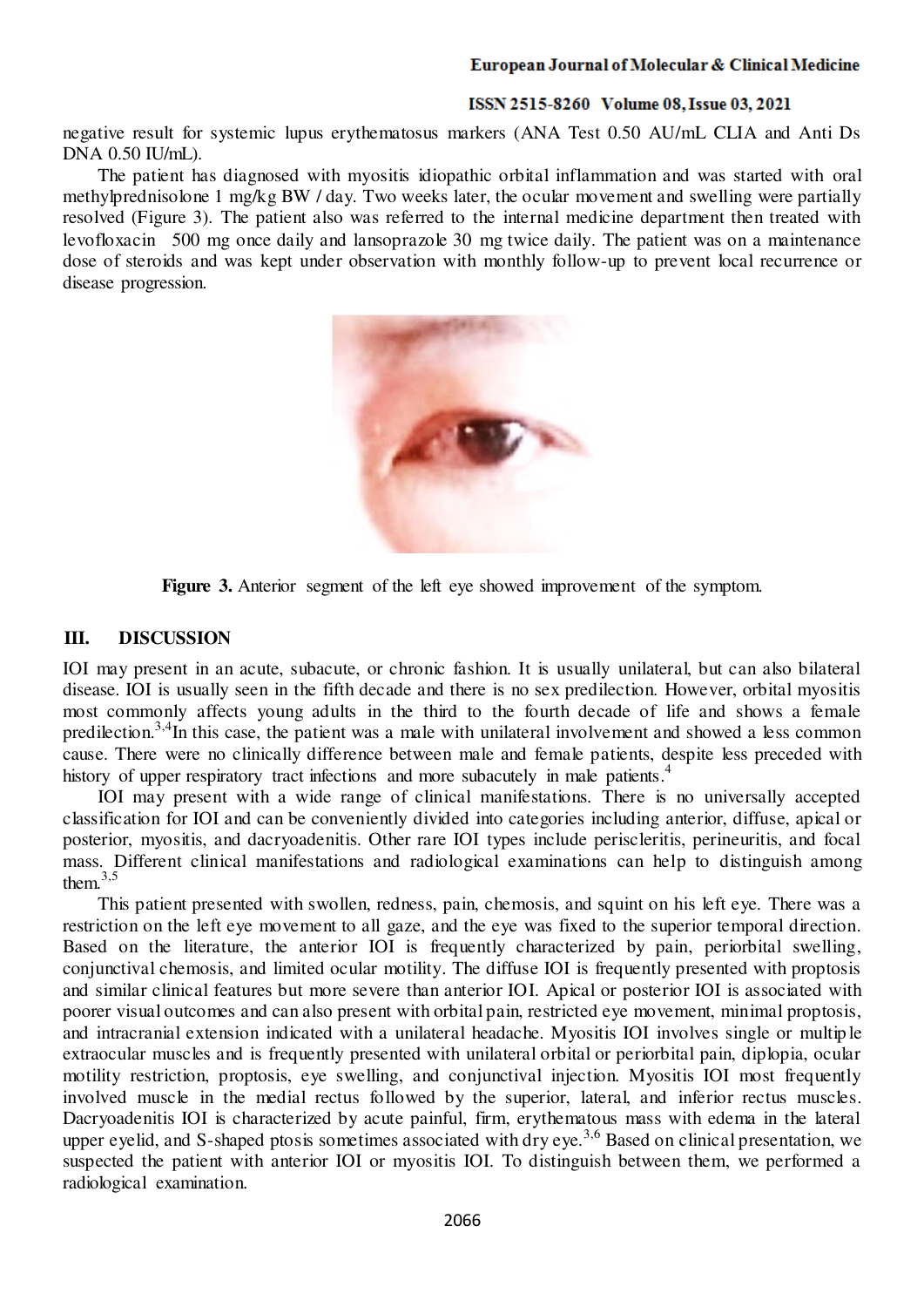#### European Journal of Molecular & Clinical Medicine

#### ISSN 2515-8260 Volume 08, Issue 03, 2021

Orbital and systemic diseases that may present with similar signs and symptoms include orbital cellulitis, auto-immune disorders (ie. systemic lupus erythematosus, rheumatoid arthritis), thyroid eye disease, malignancy (ie. Lymphoma, metastatic carcinoma, leukemia), IgG4-related orbital disease, or Sarcoidosis.<sup>7</sup>In this patient, laboratory examination and MRI was done to exclude other mimic diseases. MRI is the modality of choice for the evaluation of orbital inflammation because of its superior soft-tissue contrast and spatial resolution, as well as it's possible to generate functional images such as diffusionweighted imaging (DWI) and perfusion-weighted imaging (PWI). In this patient, the head MRI scan was done to eliminate the possibility of thyroid eye disease, sinusitis (one of the causes of orbital cellulitis), and metastatic carcinoma. The result showed a homogenous enhancement lesion on the medial and lateral rectus muscles of the left eye. MRI scan can distinguish between the inflammatory lesion and tumor lesion. Inflammatory lesions tend to show a more homogenous enhancement pattern, while tumors and infectio ns will be more heterogeneous due to the presence of non-enhancing components such as necrosis and pus.<sup>5</sup>

Myositis is characterized by a unilateral thickening of one or more extraocular muscles often involving the myotendinous junction with a fusiform configuration on MRI. There may be ill-defined infiltrates throughout the surrounding orbital fat.<sup>8</sup> These are important features in distinguishing myositis from thyroid orbitopathy, which affects extraocular muscles bilaterally and spares the myotendinous junction with an increase in orbital fat volume.<sup>3</sup>Involvement of the perimuscular tendon in recent reports suggests a myositis rather than thyroid orbitopathy which is to enlarge the muscle belly alone.<sup>8</sup>This result confirmed the diagnosis of the patient with myositis IOI. Further thyroid eye disease examinations were not performed because the thyroid eye disease was excluded.

 Thyroid function test is the initial laboratory testing for myositis IOI because it is necessary to exclude thyroid orbitopathy, the main differential diagnoses for myositis IOI.<sup>3,6</sup>In this patient, the thyroid function test within normal limits, and according to the result of the head MRI scan, we can exclude the diagnosis of thyroid orbitopathy. So, further thyroid orbitopathy examinations were not performed in this patient.

Another laboratory testing was performed, including complete blood count, erythrocyte sedimentation rate, C-reactive protein, antinuclear antibodies, and anti-Ds-DNA. The result was within normal limits except complete blood count, so we can exclude the diagnosis of systemic lupus erythematosus and orbital cellulitis. Laboratory examination revealed leucocytosis with neutrophilia and lymphopenia that may indicate infections, stressful conditions, chronic inflammation, medication use, bone marrow stimulation, splenectomy, or congenital abnormality. <sup>9</sup>Infection must be considered in this case because there is leucocytosis. The orbit may be the site of specific infections, most commonly by paranasal sinusitis or contiguous spread from infections of the face, teeth, a penetrating foreign body in cases of trauma, and septicemia. Infection most commonly begins in the ethmoid sinus, with the extension of the inflammatory infiltrate into the orbital space. In mild cases, the process may be limited to the preseptal space.<sup>10</sup>In this patient on MRI the paranasal sinus, intraconal and extraconal space was within normal limit; and there was no history of trauma.

Antineutrophil cytoplasmicantibodies, angiotensin-converting enzyme level, rapid plasma regain test, rheumatoid factor, serum IgG4 level, etc are the other valuable laboratory testing.<sup>6,11</sup>It is important to be mindful of atypical micro-organisms, including fungal infections such as mucormycosis and aspergillosis, in patients with diabetes and immunocompromised patients.<sup>10</sup>A histological examination from orbital muscle must be ruled out to exclude infection as the etiology.<sup>12</sup>Also, systemic examinations like urinalysis or another panel should be performed to identify another source of infection. These are our limitations in this case.

Another measurement was normal that suggested the ocular inflammation of this patient likely due to an idiopathic condition. Finally, based on clinical, radiological, and laboratory findings, we diagnosed this patient with myositis idiopathic ocular inflammation.

Generally, the mainstay treatment for IOI is corticosteroid.<sup>3,4</sup> For myositis IOI, corticosteroid dosing usually consists of oral prednisone 1 mg/kg/day for 1-2 weeks followed by a 6-12 week tapered-off. Induction therapy with intravenous methylprednisolone 1000 mg/day has also been utilized to good effect.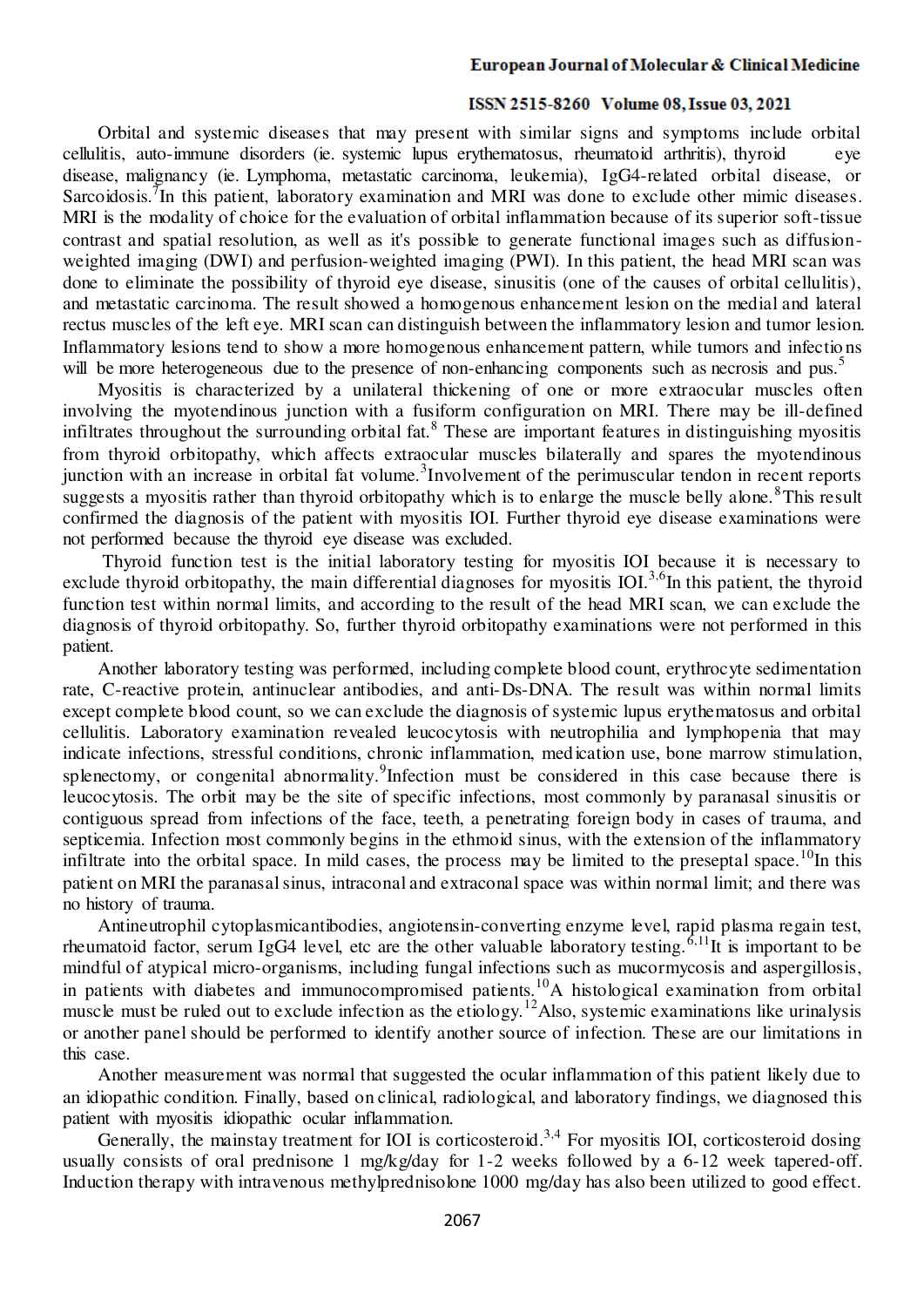Some advocate for lower doses (20 mg oral prednisone per day) in cases with single muscle involvement. Up to 80% of patients treated with steroids alone eventually experience a relapse of myositis during steroid taper and thus steroid-sparing medications are often necessary, such as immunosuppressive agents (ie. methotrexate, cyclosporine,cyclophosphamide, etc.), biologic agents (ie. infliximab, daclizumab, rituximab, and adalimumab), radiation therapy.<sup>13</sup>In this patient, the main treatment with methylprednisolone orally 1 mg/kg/day for 2 weeks and tapered off in the next 4-6 weeks gave an improvement of the symptom. In line with the study by Ota et al (2015), giving methylprednisolone as early as possible at a dose of 60 mg/day followed by tapering-off 10 mg/week can provide complete resolution. Improvement by methylprednisolone can be achieved even in the form of single therapy, compared to prednisone which requires combination therapy with cyclosporine to achieve significant improvement.<sup>14</sup>

In myositis IOI patients, complete symptom relief show in 63% of patients. However, 35% of patients experience only partial relief and are left with persistent motility dysfunction, pain, or visual loss. In 2% of patients, treatment is ineffective. Of the patients who experience relief, one-third have a recurrence of disease at the same or a different location.  $6T$ he frequency of recurrence about six times and can occurred in 81,8% of the patients. Improper dosage or duration of corticosteroid treatment may underlie the recurrent episodes.<sup>4</sup>In this patient, the recurrences may be due to inadequate dosage of self-treatment with methylprednisolone before.

The patient felt satisfied with the treatment given. The patient felt that there are many improvements in his eyes compared to when he first came. Until the last control, the patient did not complain of swelling in his eyes anymore.

Limited of this case is we did not perform laboratory testing for angiotensin-converting enzyme level, rapid plasma regains test, rheumatoid factor, and another test (ie. urinalysis, etc.) to deeply investigate the cause of the disease,  $6,7,12$  and rule out the infection process according to laboratory results in this patient. Comprehensive evaluation and initial treatment with high-dose corticosteroid results in a better outcome in myositis IOI patients.

# **IV. CONCLUSION**

Myositis idiopathic orbital inflammation is a rare case in adult male patients. A comprehensive evaluation includes careful history taking, ophthalmological examination, radiologic examination, and a large laboratory test are needed in diagnosed the disease. The main treatment with high-dose corticosteroid and tape-off can result in complete resolution of the symptom.

## **V. ACKNOWLEDGMENT**

The authors would like to acknowledge Abdi Dzul Ikram Hasanuddin, MD, for his assistance with the literature review and proofreading.

# **VI. REFERENCES**

- 1. Jacob M. Idiopathic orbital inflammatory disease. *Oman J. Ophthalmol*. 2012; 5: 124.
- 2. Sarkar S. Bilateral Idiopathic Orbital Inflammation Syndrome in an adult patient: A rare case report. *Saudi J. Ophthalmol*.2018; 32: 334–337.
- 3. Yeşiltaş Y, Gündüz A. Idiopathic orbital inflammation: Review of literature and new advances. *Middle East Afr. J. Ophthalmol.* 2018; 25: 71.
- 4. Yan J, Wu P. Idiopathic Orbital Myositis. *J. Craniofac. Surg*. 2014; 25: 884–887.
- 5. Ferreira TA, *et al*. CT and MR imaging of orbital inflammation. *Neuroradiology.* 2018; 60:1253–1266.
- 6. Joshi A, Desai W, Patil S, Devre A. A rare case of idiopathic orbital inflammatory syndrome. *Med. J. Dr Patil Univ.* 2015; 8:792.